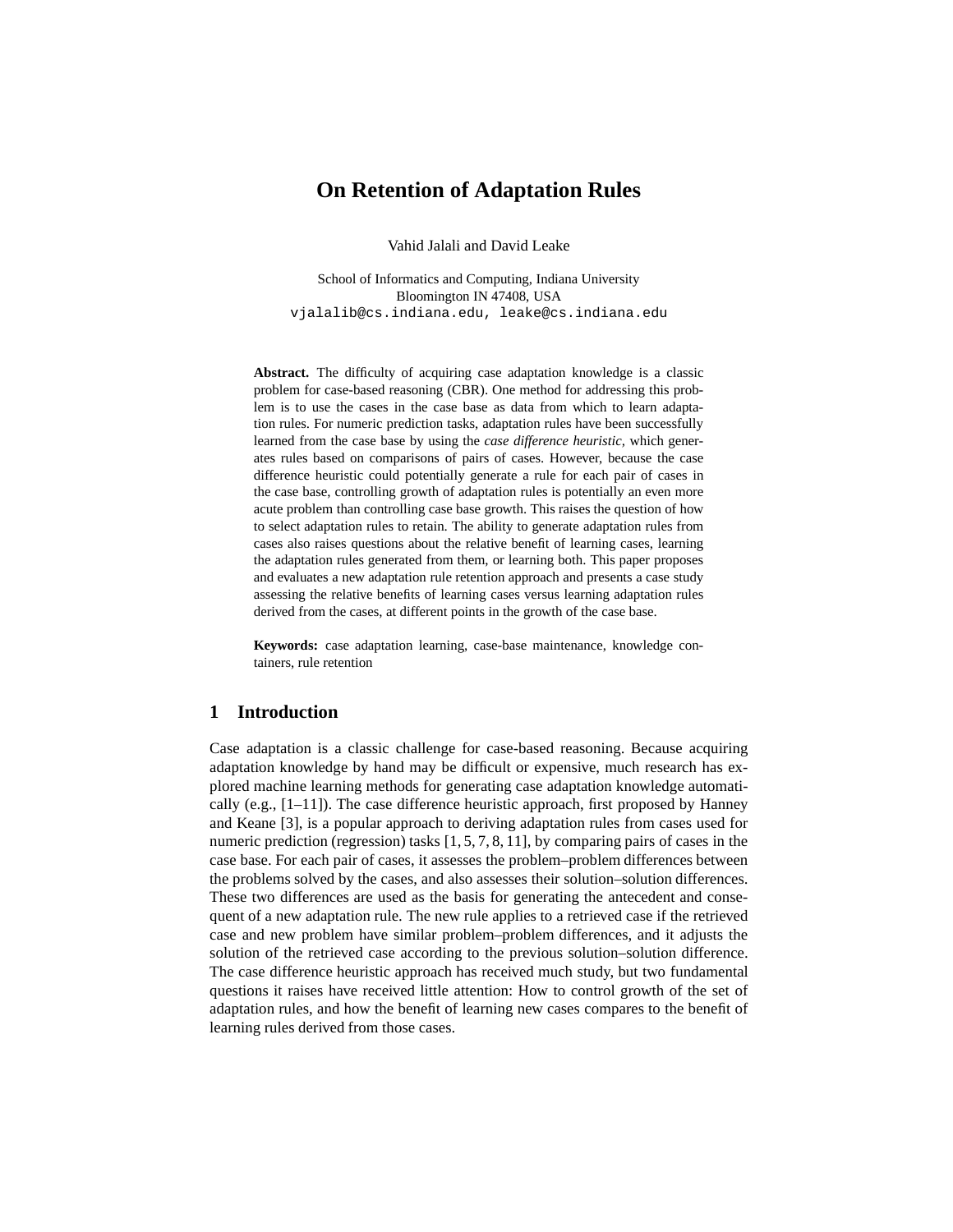### 2 Vahid Jalali and David Leake

The utility issues associated with case base growth are widely recognized in the CBR community, and methods for controlling case base growth are an important CBR research area  $(e.g., [12])$ . The utility issues associated with growth of automaticallygenerated adaptation knowledge may be even more acute. When the case difference heuristic is used to generate cases from the case base, each ordered pair of cases may result in an adaptation rule. For a case base with  $n$  cases, the number of possible ordered pairs of cases is  $2\binom{n}{2}$ , so as cases are added the number of candidate rules grows much more rapidly than the case base. The need to select which rules to retain was noted when the case difference heuristic was first proposed, but since then the problem has received little attention. This paper proposes a new rule retention approach and demonstrates its effectiveness compared to alternative methods.

The ability to use cases as a source for rules also raises an interesting question about the relative benefits of learning cases and/or learning adaptation rules derived from those cases. It is well known that CBR enables system developers to strategically place knowledge in different *knowledge containers*, and that knowledge in one container may compensate for lack of knowledge in another [13]. However, the question of the relative benefit of adding cases directly or applying the case difference heuristic to existing cases, to add rules, is unexplored. This paper provides a case study as a first step towards addressing these questions.

The paper proposes a general strategy for rule retention, based on a test process for credit/blame assignment to automatically-generated adaptation rules. This strategy can be used for any CBR task in which there is a trade-off between retaining adaptation versus case knowledge, regardless of how the adaptation knowledge is generated. The paper presents an evaluation of the strategy in the context of CBR for numerical prediction, a task which has been widely studied for domains such as property value estimation, using the knowledge light "case difference heuristic" method to generate the adaptation rules. Experimental results demonstrate the retention strategy's effectiveness compared to baselines and a previously-proposed frequency-based approach [4]. It also provides an initial experimental exploration of how the knowledge content contribution of adding rules varies at different points in the growth of the case base, illustrating that the knowledge contribution of adaptation rules generated using the case difference heuristic may converge before the knowledge contributions from simply adding new cases, which suggests a knowledge growth strategy of retaining a more limited set of learned adaptations but continuing to add new cases.

### **2 Related Work**

Our research on adaptation rule retention falls within the broad category of *case-based reasoning system maintenance* (e.g., [14]). Case-based reasoning system maintenance extends maintenance considerations beyond the case base, to consider other knowledge containers as well. The work in this paper is motivated by research on adaptation knowledge generation and contributes to the study of adaptation rule ranking and retention, and of the relationship between knowledge in different case-based reasoning knowledge containers. This section briefly highlights relevant work in each of these areas.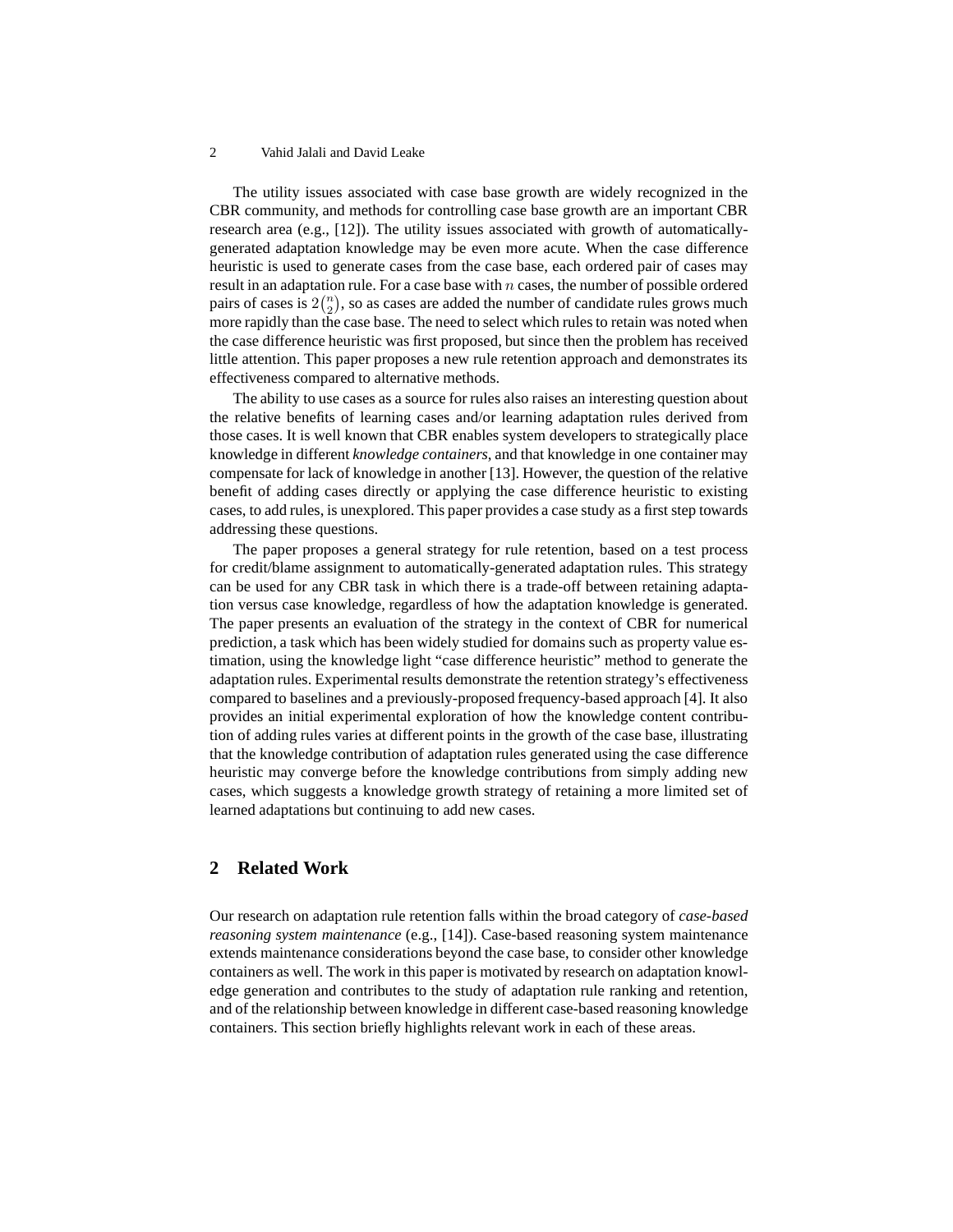*Adaptation Knowledge Generation:* The CBR literature contains numerous examples of automated adaptation knowledge generation. As a few examples, Craw et al. [15] and Shiu et al. [10] propose building rules by decision tree learning; Leake, Kinley and Wilson [6], Leake and Powell [16], and Minor, Bergmann, and Görg [17] propose capturing cases from prior adaptations; numerous projects have investigated the case difference heuristic for adaptation rule generation (e.g. [3, 5, 7, 8, 11]). D'Aquin et al. [1] combine the case difference approach with data mining methods to improve rule quality and Fuchs et al. [18] present a framework for differential adaptation. In principle, methods from the extensive CBR literature on case-base maintenance could be applied to control retention of adaptation knowledge in the form of cases. However, for systems which learn adaptation rules, methods are needed to guide rule retention.

*Filtering and Ranking Adaptation Rules:* Li et al. [19] propose filtering learned adaptation rules by removing duplicate rules and merging rules which conflict (*i.e.*, rules which have the same antecedents but different consequents). For rules with numeric consequents, their approach aggregates rules into new rules whose consequents are the average of those of the previous rules; for rules with symbolic features, their approach clusters rules with the same antecedent and ranks them by frequency. This leaves open the question of how to prioritize distinct rules for retention.

Leake and Dial [20] propose selecting the rules to apply to a particular adaptation based on using provenance information to assign blame to the adaptation rules involved in errors, to assess rule quality. They assume that all rules are always present; their focus is only on rule selection from the complete pool to maximize accuracy for a particular problem, rather than determining which rules to retain for best overall performance on future problems.

Hanney and Keane's [3] seminal work on the case difference heuristic proposes retaining the adaptation rules that are generated more frequently by the pair-wise comparison of cases. However, to our knowledge, this maintenance strategy has not been formally evaluated; this paper evaluates it in comparison to our new approach.

We have proposed Adaptation-Guided Case Base Maintenance (AGCBM) [21], a method for rule and case retention aimed at simultaneously controlling the number of cases and adaptation rules generated from them. AGCBM considers the contribution of each case both as (1) a source case to provide initial estimates for input queries, and (2) as a building block for adaptation rules. It selects cases to retain based on a ranking scheme considering both types of contributions. The work presented in this paper differs in three ways. First, AGCBM is computationally expensive  $(O(n^3))$  in the initial size of the case base); this paper seeks an approach feasible to apply to large case bases. Second, the approach in this paper focuses solely on rule retention, aiming to minimize the adaptation knowledge container size given a fixed case base. Third, in contrast to AGCBM, and for added efficiency, the method introduced in this paper uses single adaptation rules rather than ensembles of adaptation rules. As discussed in Section 4.4, these changes make the training of the system substantially faster than AGCBM, enabling it to be applied to large case bases which would not be feasible for AGCBM.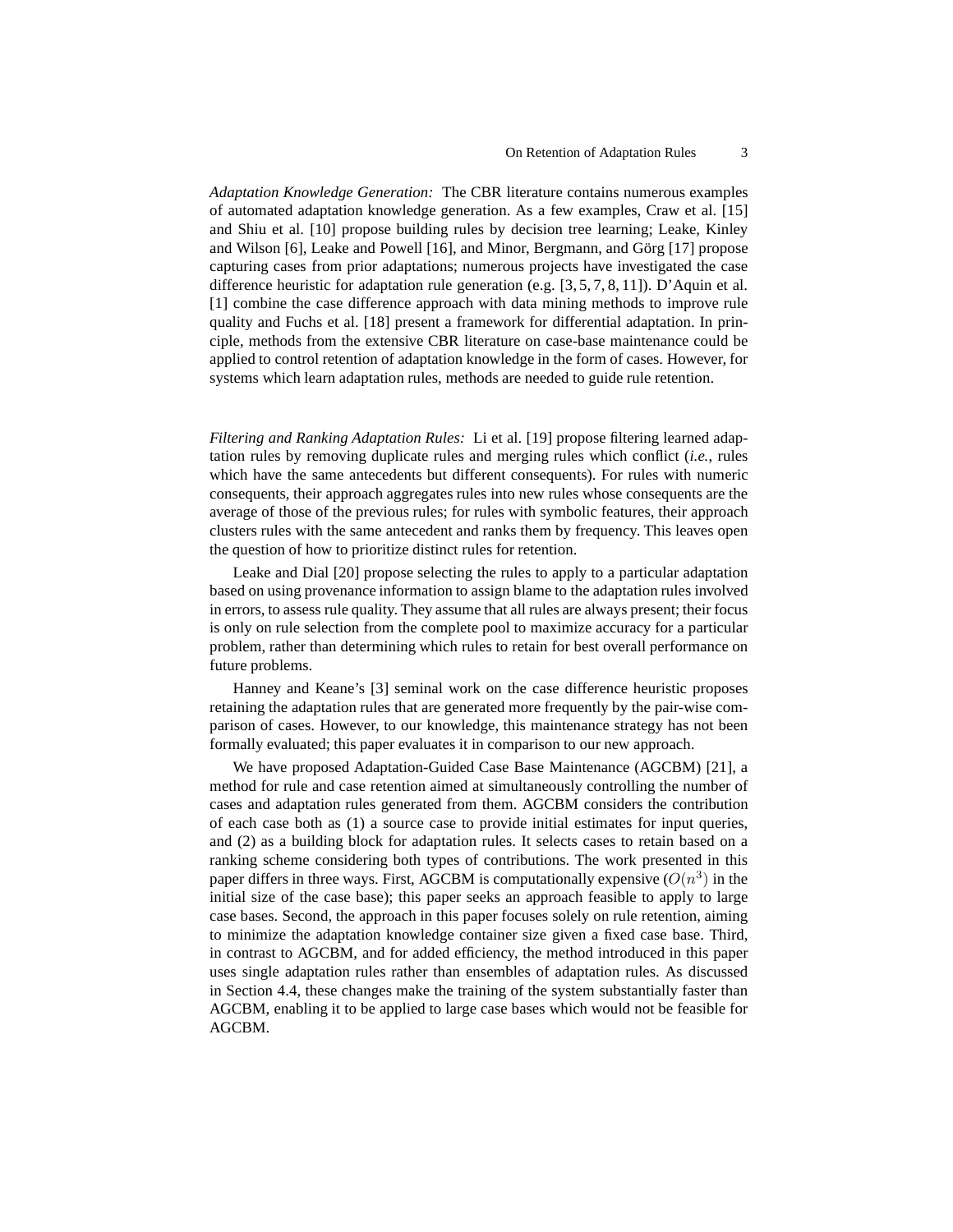### 4 Vahid Jalali and David Leake

*Relationships Between CBR Knowledge Containers:* Richter [13] observed that the knowledge of CBR systems resides in multiple "knowledge containers:" the case vocabulary, similarity measures, solution transformation knowledge (i.e. adaptation knowledge) and the case base, and that the knowledge containers are overlapping: added knowledge in one may reduce the need for knowledge in another (e.g., adding cases may decrease the need for adaptation knowledge). However, there has been limited research on how learning in different containers interacts.

Leake, Kinley, and Wilson [6] demonstrate that knowledge container interactions during learning may be important, by showing that uncoordinated additions to case and adaptation knowledge may interact negatively, degrading system performance even if adding the same knowledge to one container individually, with the knowledge of the other fixed, would improve performance. The benefits of both types of learning were restored when similarity knowledge was learned as well. Shiu et al. [10] propose that adaptation rules generated from cases can be used to transfer knowledge from the case base container to the adaptation knowledge container, to compact the case base, and demonstrate the approach for adaptation rules learned as decision trees.

The ability to generate adaptation rules by the case difference heuristic raises the question of when knowledge should be retained in the form of cases, when it should be retained in the form of adaptation rules derived from these cases, and when it should be retained in both forms. This paper presents a case study on a facet of this question.

*Case Knowledge Maintenance:* The CBR community has investigated many methods for retaining/discarding cases, as *case base maintenance*. One prominent trend of case base maintenance is the use of *footprint-based* case base maintenance approaches, originating in work by Smyth and Keane [22]. Such approaches guide maintenance according to Reachability, Coverage and Relative Coverage, which respectively refer to the set of cases that can solve a particular case, the set of cases that can be solved by a particular case, and the set of other cases in the case base that can solve cases in the coverage set of a particular case. Footprint-based methods favor retaining cases with strong competence contributions not duplicated by other cases. We will not further survey the extensive case-base maintenance literature here, but will apply footprint-based methods as our baseline case base maintenance method for a comparative study of effects of rule set and case base growth, in Section 5.2.

# **3 ARR: A General Approach to Adaptation Rule Retention**

As the basis for our approach to adaptation rule retention, we first present a simple framework, ARR (Adaptation Rule Retainer), aimed at automatically generating a compact set of accurate case adaptation rules. ARR involves three steps:

- 1. Generate a preliminary subset  $S$  of possible adaptation rules, based on a given rule generator. The size of the subset may be limited, e.g., to generate  $x$  rules.
- 2. Do leave-one-out testing of the CBR system with  $S$  as its adaptation rule set, applying the system to the problem parts of a subset of the cases in the case base. For each test, assess error, assign credit/blame for the error to the adaptation rule used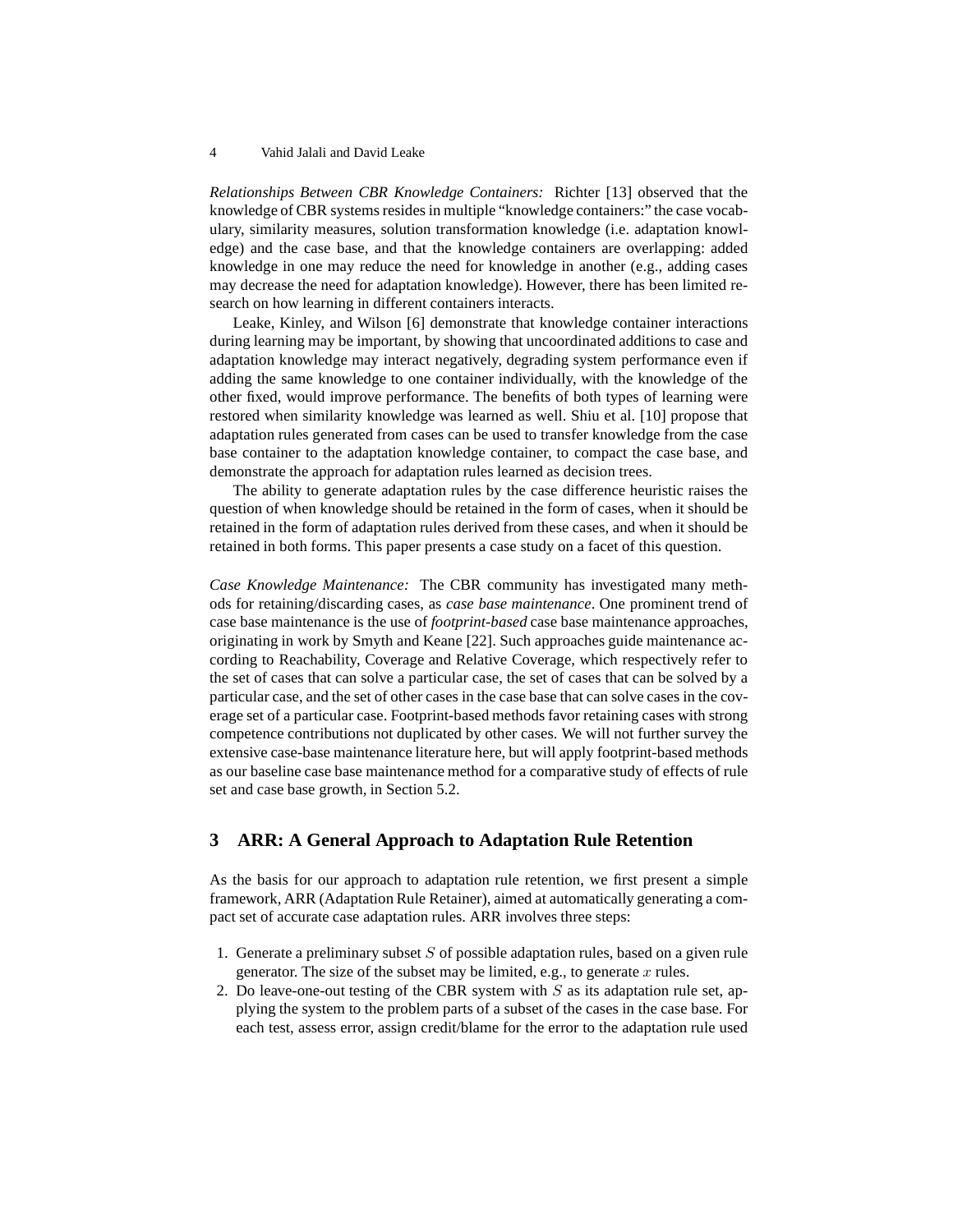| <b>Algorithm 1</b> ARR's adaptation rule scoring algorithm                                   |
|----------------------------------------------------------------------------------------------|
| Input:                                                                                       |
| $x$ : number of candidate adaptation rules to generate                                       |
| k: number of source cases to adapt to solve each query (each generates a different solution) |
| $CB$ : case base                                                                             |
| <b>Output:</b> Scored adaptation rules                                                       |
| $AdaptationRules \leftarrow RuleGenerator(CB,x)$                                             |
| <b>for</b> r in Adaptation Rules <b>do</b>                                                   |
| $r_score \leftarrow 0$                                                                       |
| end for                                                                                      |
| for $c$ in $CB$ do                                                                           |
| for $i$ in 1 to $k$ do                                                                       |
| $RuleToApply \leftarrow SelectRule(Adaptation Rules, Neighbour_i(c), c. problem)$            |
| $ValEst(c) \leftarrow \text{Adjust}(Neighbour_i(c), \text{RuleToApply})$                     |
| $EstErr(c, problem, Neighbour_i(c), r) \leftarrow  c.value - ValEst(c, problem) $            |
| end for                                                                                      |
| end for                                                                                      |
| <b>for</b> r in Adaptation Rules <b>do</b>                                                   |
| $r_score \leftarrow ErrorScore(EstErr, r)$                                                   |
| end for                                                                                      |
| return <i>AdaptationRules</i>                                                                |
|                                                                                              |

to generate the solution, and retain error data. To enable generating data about multiple rules from each trial, multiple solutions may be generated for each problem, one for each of the  $k$  nearest cases to the test problem, for some fixed value of  $k$ .

3. Rank the rules according to a scoring function applied to their error data and retain  $y$  highest-ranked rules, for some user-selected  $y$ .

The parameters  $x$  and  $k$  adjust the amount of data considered in the generation process. The parameter y adjusts the final number of rules retained.

Alg. 1 presents ARR's method in more detail.  $Neighbour_i(c)$  denotes the  $i^{th}$  closest neighbor of c in the case base. RuleGenerator is a method for generating a subset of the possible candidate adaptation rules (e.g.,  $RuleGenerator$  could apply the case difference heuristic to a desired number of the possible case pairs, randomly selected without replacement). Adjust(case, rule) applies an adaptation rule to a case. c.problem is the problem part of a case, and  $c.value$  its stored solution value.  $ErrorScore$ :  $[0, \infty) \rightarrow [0, \infty)$  is a function that maps raw error values to a transformed value reflecting domain-specific error importance characteristics (e.g., ErrorScore could assign the same scores to different error levels if the differences are deemed inconsequential).

### **4 ARR1: An Instantiation of the ARR Approach**

ARR is a general framework. For experimental tests, it is necessary to instantiate the framework with specific choices for the rule generation procedure, rule selection, and error scoring. ARR1 is an instantiation of ARR in which  $RuleGenerator$  applies a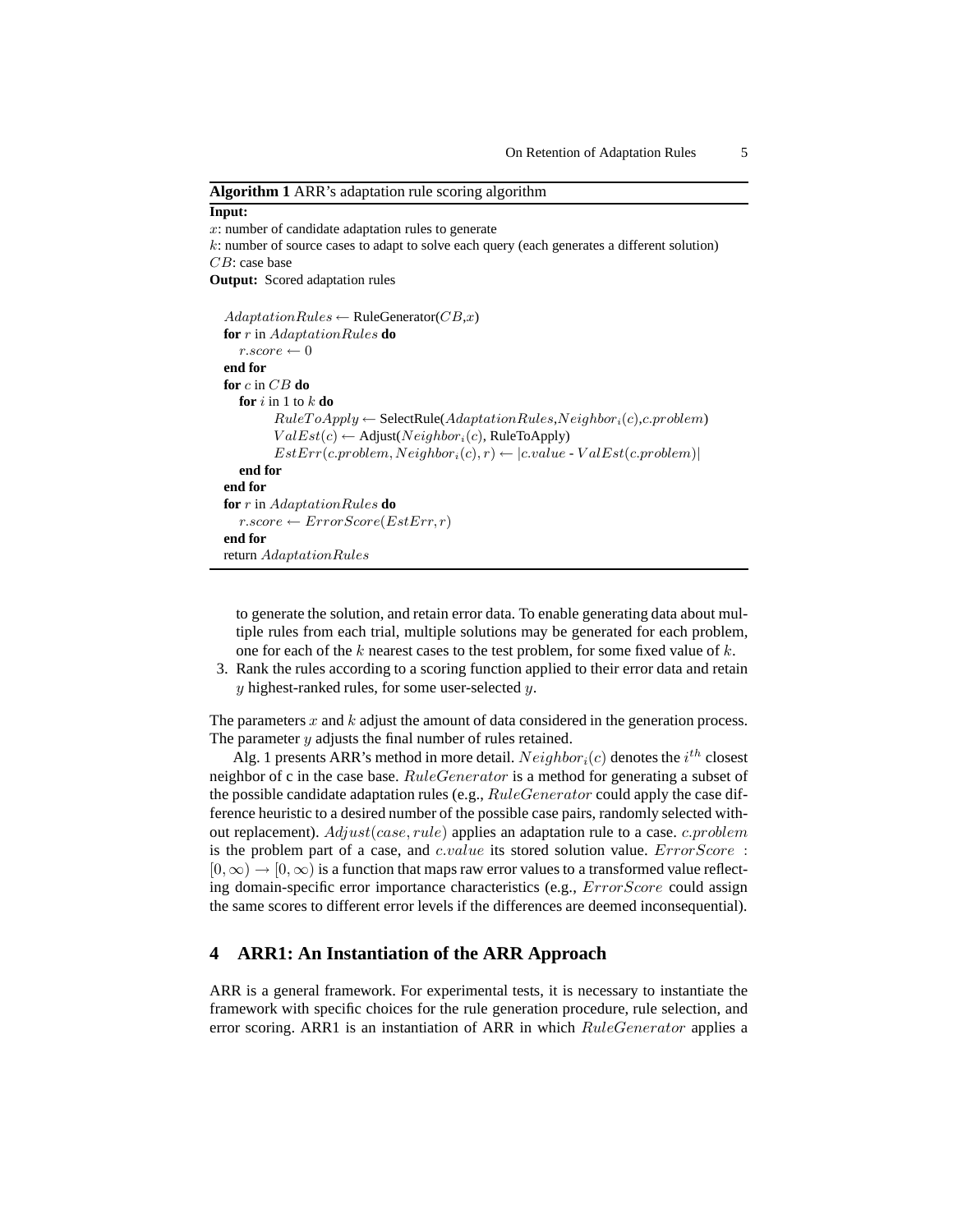specific form of the case difference heuristic,  $SelectRule$  is based on the rule selection process developed in our previous work on CAAR (Context-Aware Adaptation Retrieval) [23], and *ErrorScore* is designed to balance observed accuracy of each rule by the amount of evidence acquired about that rule during testing. These functions are described in the following sections.

#### **4.1 ARR1's Rule Generator**

ARR1 generates adaptation rules using the case difference heuristic approach proposed by Hanney and Keane [4] and further explored by others (e.g., [5, 7, 8, 11]). The case difference heuristic approach builds new adaptation rules by comparing problem parts and respectively solution parts of cases in the case base. Each rule maps the observed differences in the problem descriptions of a pair of cases to the observed difference in their solutions. For example, in apartment rental domain, if two apartments differ in that one has an additional bedroom, and its price is higher, the case difference heuristic could generate a rule which would increase the rent estimated for a new apartment when estimating based on a previous apartment with one bedroom fewer.

Applying the case difference approach depends on addressing questions such as which pairs of cases will be used to generate adaptation rules, what function will be derived from a given difference between the values estimated by the two cases (e.g., in the rental domain, a \$100 difference could prompt a rule to adjust the price by \$100, to adjust the price by the same percentage difference reflected by the \$100, or any of many other alternatives), and how to select the rule to be applied to a given new problem.

ARR1 is designed for cases whose problem parts are described by numeric feature vectors. ARR1's rule generator generates rules whose antecedents are the vector difference between the problem parts of the two cases from which the rule was generated, and whose consequents are the numerical difference of those two cases' solution values. However, we note that nothing about ARR or the basic ARR1 approach precludes applying alternative methods.

The number of rules generated by ARR1's RuleGenerator is determined by a user-selected parameter  $k$ , a small fixed value which determines the number of neighbor cases to which each source case should be compared to generate rules. For each source case s in the selected source cases to consider, if  ${c_i}_{i=1,\ldots,k}$  is the set of the k nearest cases to  $s$ , ARR1 generates one adaptation rule to adapt  $s$  to each  $c_i$ . For a case base with n cases, if each case is compared with its top k neighbors,  $n \times k$  adaptation rules are generated.

### **4.2 ARR1's Value Estimation**

ARR1's rule scoring is based on the errors in estimated values resulting from applying the rules. Given a query, ARR1 generates an estimated value by adapting the  $k$  nearest cases (for a fixed value of  $k$ ) and averaging the adapted values, following Alg. 2. NeighborhoodSelector is a function for selecting cases in the neighborhood to adapt. ARR's SelectRule function applies the context-based method for adaptation rule selection developed in our previous work on CAAR [23] (Context-Aware Adaptation Retrieval), which we selected because in previous evaluations it outperformed alternative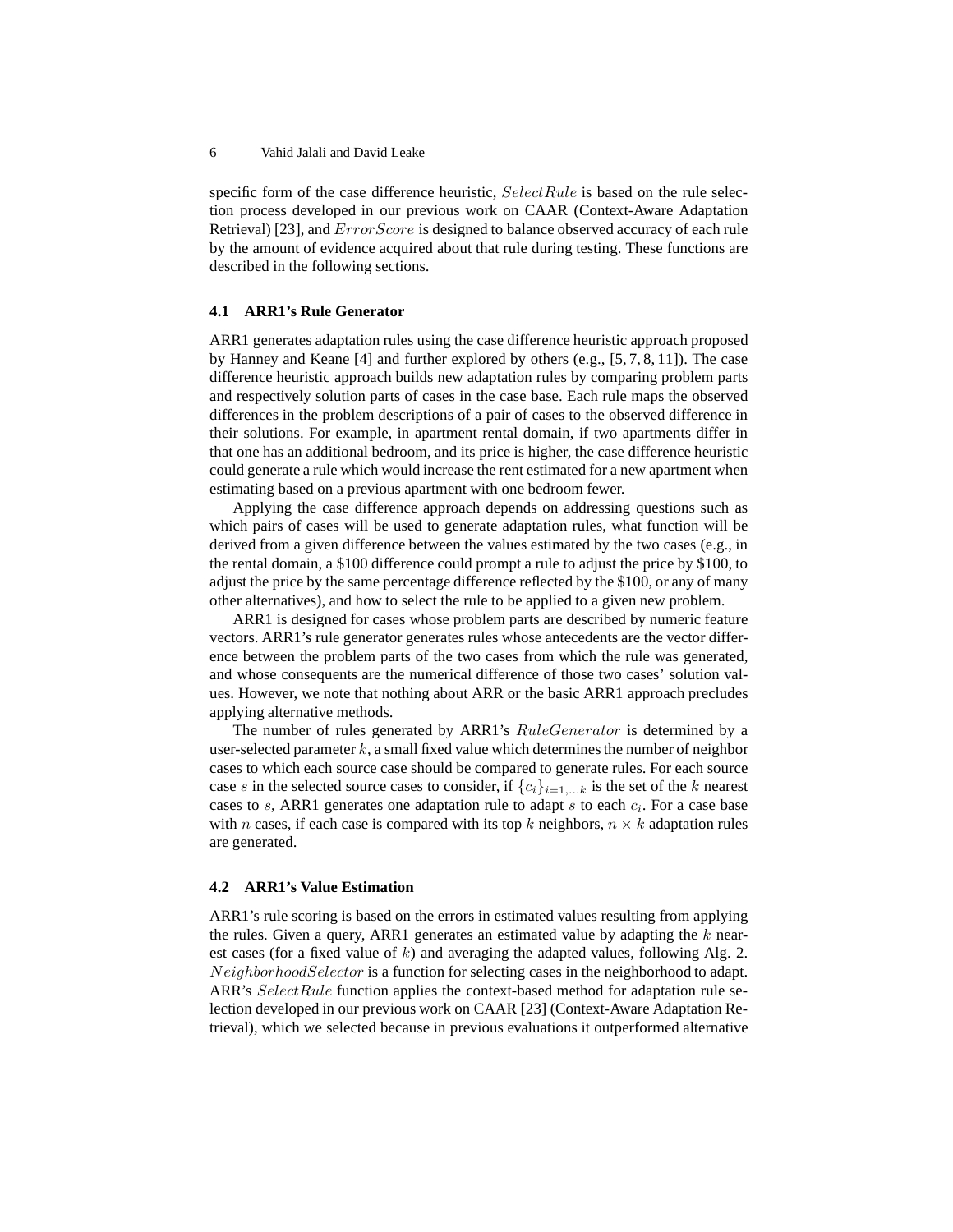| <b>Algorithm 2</b> ARR1's Algorithm for Value Estimation                                                                                                                                                                                                                                                                    |
|-----------------------------------------------------------------------------------------------------------------------------------------------------------------------------------------------------------------------------------------------------------------------------------------------------------------------------|
| Input:                                                                                                                                                                                                                                                                                                                      |
| <i>Rules:</i> input adaptation rules $Q$ : input query                                                                                                                                                                                                                                                                      |
| $k$ : number of source cases to adapt to solve query                                                                                                                                                                                                                                                                        |
| $CB$ : case base                                                                                                                                                                                                                                                                                                            |
| <b>Output:</b> Estimated solution value for O                                                                                                                                                                                                                                                                               |
| $\text{CasesToAdapt} \leftarrow$ NeighborhoodSelector( $Q, k, CB$ )<br><b>for</b> c in $\text{CasesToAdapt}\,\text{do}$<br>$RuleToApply \leftarrow SelectRule(Rules, c, Q)$<br>$ValEst(c) \leftarrow \text{Adjust}(c, RuleToApply)$<br>end for<br>return Average <sub>c</sub> $\epsilon_{\text{casesToAdapt}}$ Val $Est(c)$ |

methods. The specific rule selection procedure used is not significant to the lessons of our experiments, so for reasons on space, we do not describe the rule selection procedure further here. However, we refer interested readers to previous work on CAAR for the details [23].

### **4.3 ARR1's Rule Scoring**

ARR ranks adaptation rules based on an *ErrorScore* function assigning blame/credit scores to adaptation rules, based on the error that results when they are used to adapt source case values. ARR1's *ErrorScore* function is designed to favor rules believed to have low error from more extensive testing. Depending on the problems used in the testing phase, some rules may be used multiple times, while others may be used seldom or never, giving less information for predicting their performance. ARR1's ErrorScore favors rules which showed reasonable accuracy for multiple training cases over a rule which was only applied in a single trial even if it showed excellent accuracy there; the rationale is the expectation that results of multiple tests will be more reliable predictors of future performance.

Specifically, ARR1's *ErrorScore* function is defined as follows. Let *EstErr* be an array of estimated error values, with  $EstErr(q, c, r)$  the calculated error when case  $c$  was adapted by adaptation rule  $r$  to solve query  $q$ . If  $M$  represents the number of times r is applied to different source cases  $(c_i)$  during ARR1's error estimation phase, and  $q_i$  and  $c_i$ , for  $i = 1, ..., M$  represent the queries and source cases used in those applications, ARR1's error score is calculated as follows:

$$
ErrorScore(EstErr, r) = \sum_{i=1}^{M} \frac{1}{EstErr(q_i, Neighbour_i(c), r) + \epsilon}
$$
 (1)

where  $\epsilon$  is a small positive value that determines a non-zero minimum value for perfect predictions. Rules are ranked by their  $ErrorScore$  values, in order of ascending ErrorScore. Ties are broken arbitrarily.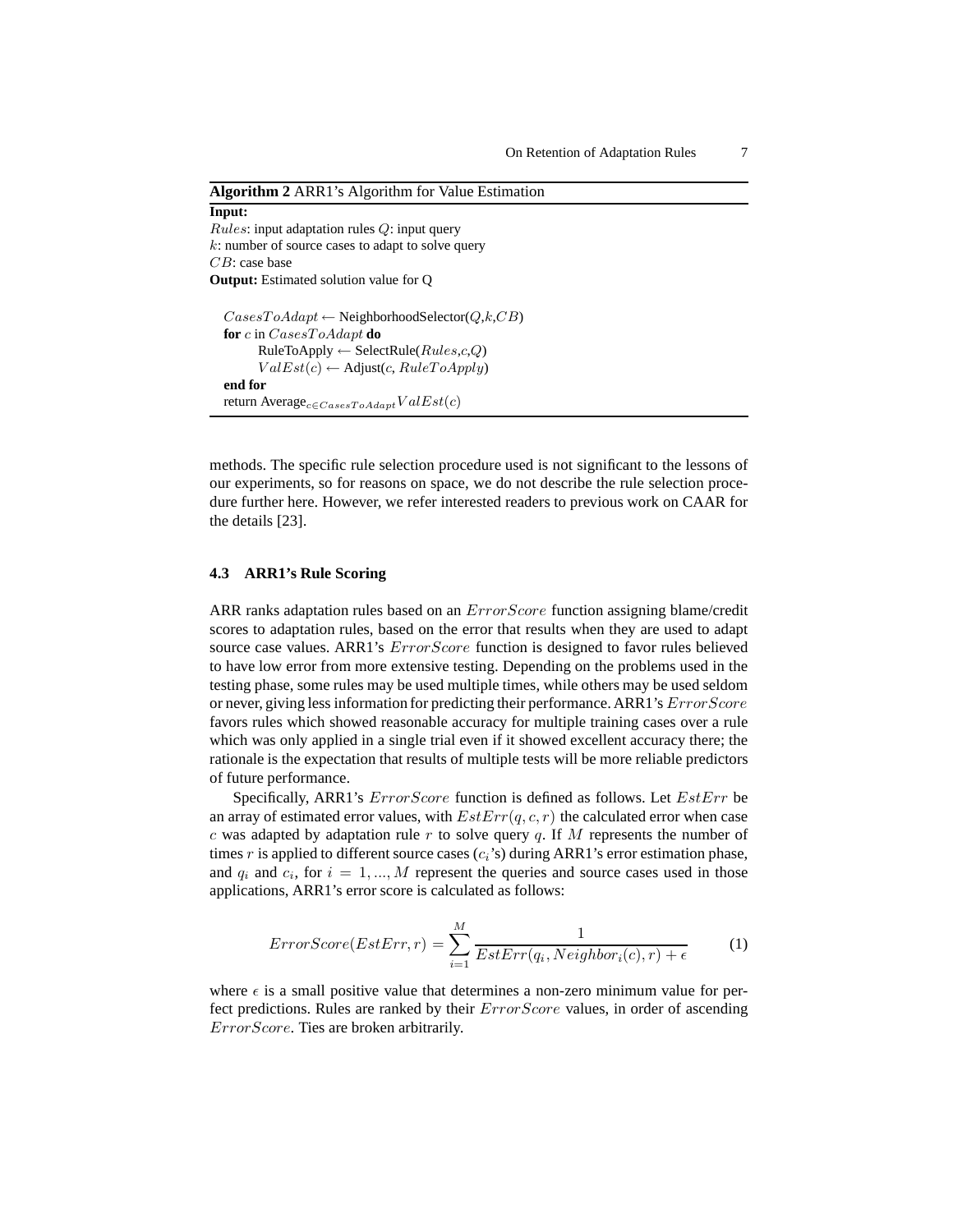8 Vahid Jalali and David Leake

#### **4.4 Time Complexity of ARR1**

Given that ARR1 is aimed at reducing potentially large rule sets, its time complexity is an important consideration. As explained previously, for a case base of  $n$  cases and for ARR1's adaptation rule generation method, which considers a neighborhood of  $m$ cases (for some small fixed m) around each case in the case base, ARR generates  $n \times m$ rules, so the time complexity of its adaptation generation process is  $O(n)$ .

In Alg. 1, leave-one-out testing used for rule scoring will adapt  $n \times k$  source cases, for  $k$  a small fixed value. For each adaptation, the most relevant adaptation rule must be selected. ARR1 does this by simply comparing the difference between the pair (input query, source case) with all generated adaptation rules to select the adaptation to apply, so its time complexity for the entire training process will be  $O(n^2)$ . (We assume that  $k$  is set to a small value that is significantly less than  $n$ .) However, more efficient rule retrieval methods could reduce rule retrieval complexity.

In addition, we note that the training process is not a routine process which means it could only happen once for the life of the system, and that leave-one-out testing could be replaced by sampling methods which could decrease the processing resources required for ARR1.

### **5 Experiments**

Our experiments address four questions:

- 1. Performance of ARR1: How does final accuracy compare using (1) adaptation rule retention by ARR1, (2) frequency-based rule retention, (3) random rule retention, and (4) k-NN using value averaging rather than adaptation rules?
- 2. Performance of  $ErrorScore$ : How does accuracy using a reduced rule set selected based on ARR1's *ErrorScore* function compare to accuracy using a reduced rule set selected based on simple averaging of errors?
- 3. Sensitivity to number of source cases adapted per problem during training: How does the number of cases adapted per problem during training affect final system accuracy?
- 4. Relative benefit of rule and case learning: How does the knowledge content contribution of adding rules and cases compare, at different points in the knowledge acquisition process?

### **5.1 Experimental Design**

We evaluated ARR1's performance on four sample domains from the UCI repository [24]: Automobile (Auto), Auto MPG (MPG), Housing, and Computer Hardware (Hardware). All records and features were used for Housing (506) and Hardware (209). Auto and MPG contained some records with unknown feature values, which were removed (46 out of 205 for Auto and 6 out of 398 for MPG). However, we note that the value imputation methods used to enable k-NN to handle missing features could equally well be applied to ARR1 to enable it to handle such records. CAAR, part of ARR1's rule selection process, uses locally weighted linear regression for defining context, so requires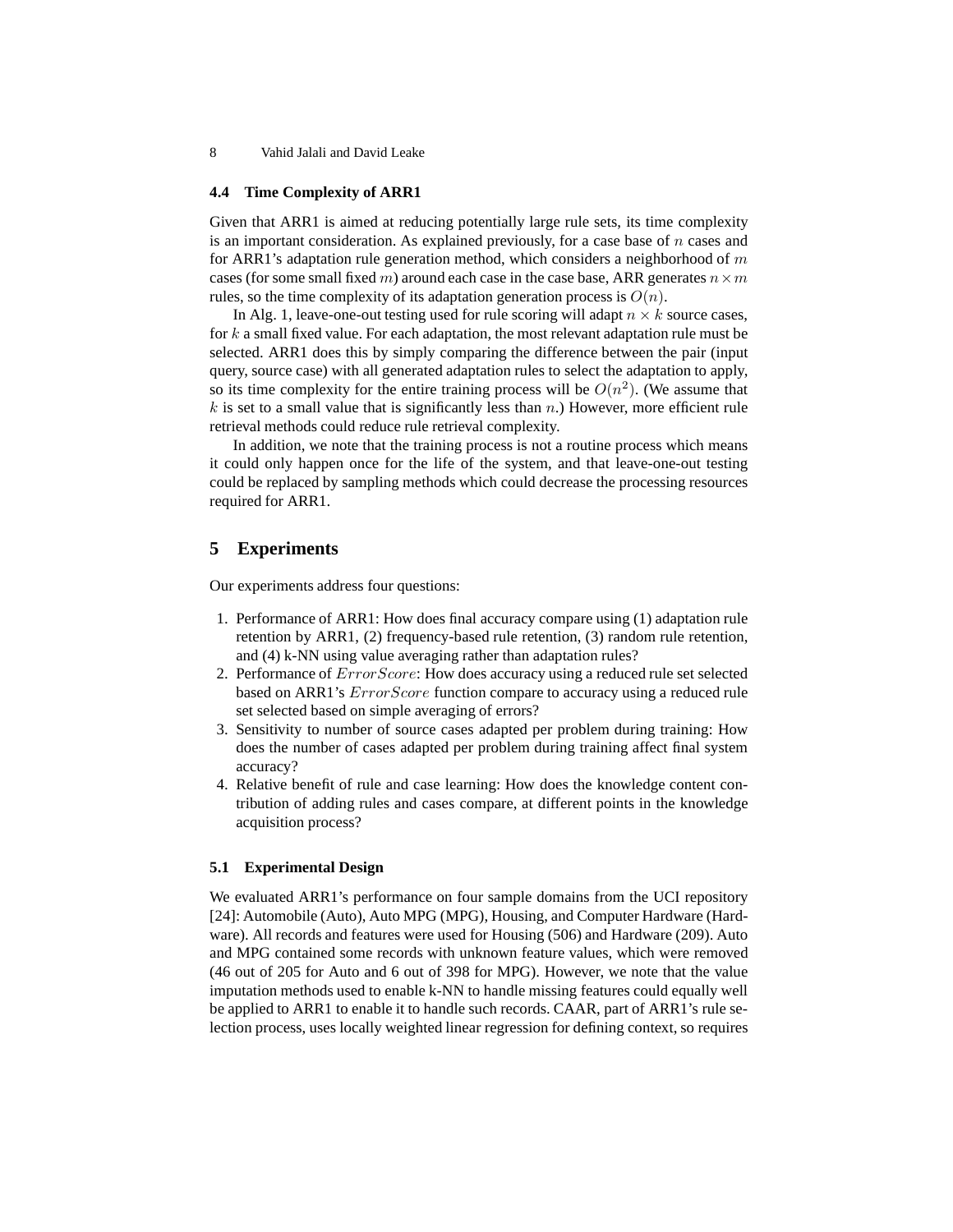#### On Retention of Adaptation Rules 9

numeric features. All features of MPG and Housing were numeric, but 10 non-numeric features were removed from Auto and 2 from Hardware, in order for all methods to be provided with the same amount of information. We note that the numeric features are not required by the general ARR method. For each feature, values were standardized by subtracting that feature's mean value from each individual feature value and dividing the result by the standard deviation of that feature. For the Auto, MPG, Housing and Hardware domains, the respective values to estimate are price, MPG (automobile fuel efficiency in miles per gallon), MEDV (median value of owner-occupied homes in \$1000's), and PRP (published relative performance).

For all experiments, the set of adaptation rules was generated before query processing, following the ARR process of Alg. 1, and values were estimated following Alg. 2. The value of  $k$ , the number of cases to adapt, was set independently for each algorithm to maximize its performance. In Alg. 1, we expect it to be desirable for  $k$  to be set to a higher value, so that more adaptations have the chance to participate in the case value estimation process, resulting (on average) in more data being available on the performance of each adaptation rule. In Alg. 2, where  $k$  is used for estimating the input query value, we expect better accuracy for a smaller value of  $k$  (as well as reducing computation time), by focusing on more similar cases.

In our experiments, we tested a range of  $k$  values, 10, 20, 40, 80, 100 and 200 for Alg. 1, and 3, 8 and 13 for Alg. 2. Best performance was achieved for  $k$  in Alg. 1 set to 80, 100, 80, and 80 for the Auto, housing, MPG and hardware domains respectively, and in Alg. 2 to 3, 8, 8, and 8, for all domains in the same order. Same process with different  $k$  values (ranging from 1 to 10 for all domains) was used to determine the optimal k value for k-NN. The lower value of  $k$  for the auto domain compared to the other domains parallels the observation that even for k-NN, using lower numbers of nearest neighbors yields higher accuracy in the Auto domain, suggesting more locality for that domain compared to the other tested domains. The percent of possible rules to generate for Auto, MPG, Housing and Hardware domains was set to 8%, 3%, 4% and 8%, meaning that only a small portion of all possible rules was generated for each domain. For questions 1 and 2, performance was compared for varying numbers of rules retained from the set of possible rules, beginning at 20 rules and increasing to 1990 rules. All experiments used ten-fold cross validation. Adaptation rules were assigned scores by applying Alg. 1.

We compared ARR1 to two alternative retention methods. The first method, *Random*, replaces ARR1's ranking strategy with randomly selecting adaptation rules to retain. The second method, *Frequency-Based Rule Retention* (FBRR), follows Hanney and Keane's [4] proposed approach of retaining adaptation rules based on their frequency of occurrence. Because the case difference heuristic may generate multiple rules with extremely small differences, to have a reasonable indication of frequency we defined a threshold on the distance between the antecedents of the adaptation rules, and treated rules with differences below that threshold as identical. Because the antecedents of each rule are simply vectors of the numeric differences between the corresponding features of the two cases from which the rule was generated, we used Euclidean distance to measure rule similarity.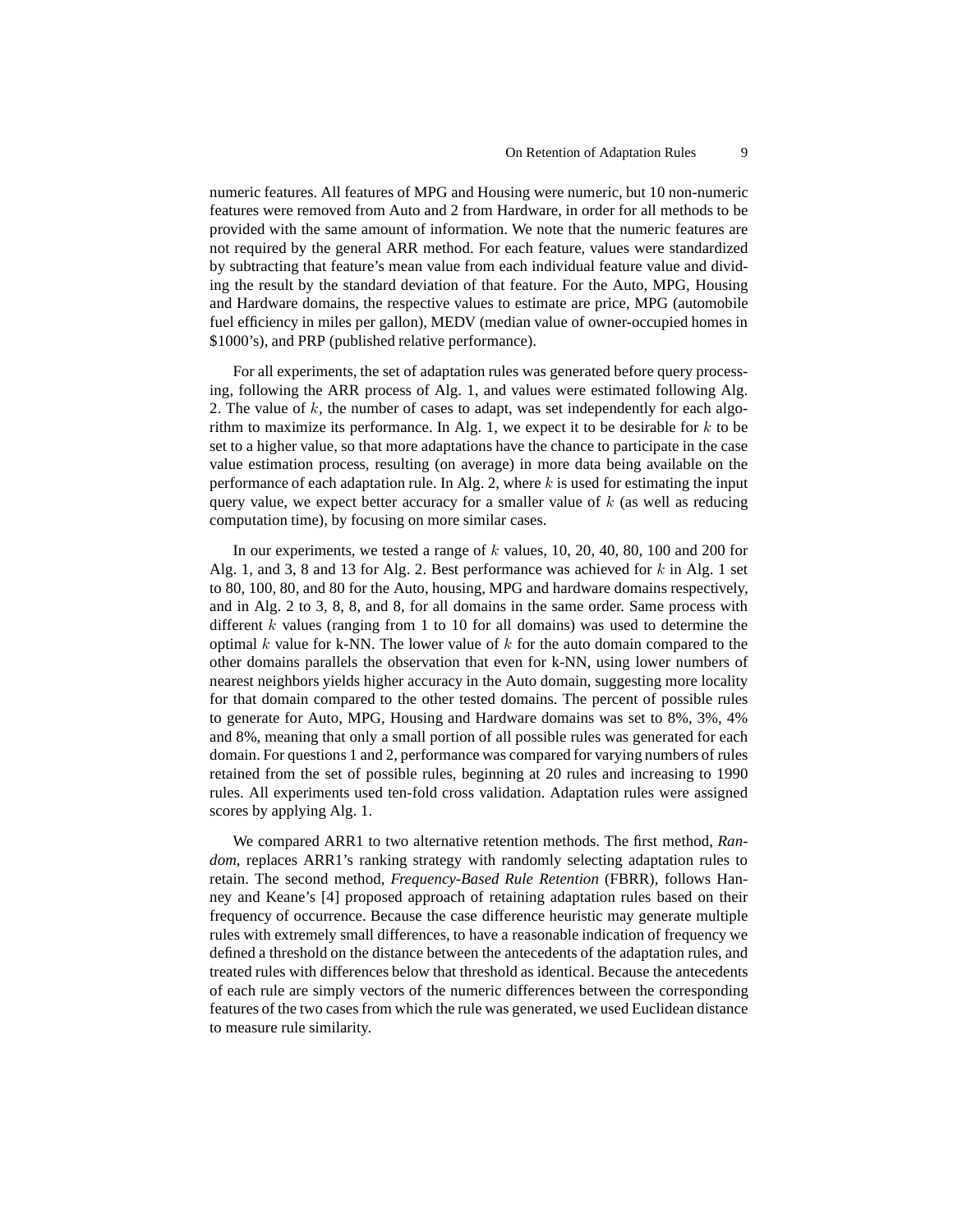

**Fig. 1.** MAE of the tested methods for different numbers of retained adaptations

#### **5.2 Experimental Results**

*Adaptation Retention Evaluation:* To address question 1, how rule retention by ARR1 affects final system accuracy compared to rule retention by other methods, we compared the Mean Absolute Error (MAE) of our test system using adaptation rules generated and retained by ARR1 to that of k-NN using value averaging rather than adaptation rules, random rule retention, and frequency-based rule retention. Figure 1 shows MAE of all methods in four domains.

In all domains, ARR1 provides the highest accuracy. In all domains except Auto, performance with ARR1 tends to improve as the number of retained rules increases. However, the improvement is not significantly different from the accuracy achieved by retaining a minimum number of adaptation rules. We discuss this further below. For the Hardware and MPG domains, after a certain point increasing the number of adaptation rules slightly degrades the performance. We hypothesize that this deterioration is due to the introduction of less accurate rules, and that this issue could be ameliorated by setting a lower bound threshold on the ranking score for rules to retain.

An interesting observation is that for three of the four domains, regardless of the rule retention method, learning and applying adaptation rules provides substantially better performance than simply averaging results with k-NN, supporting the value of adap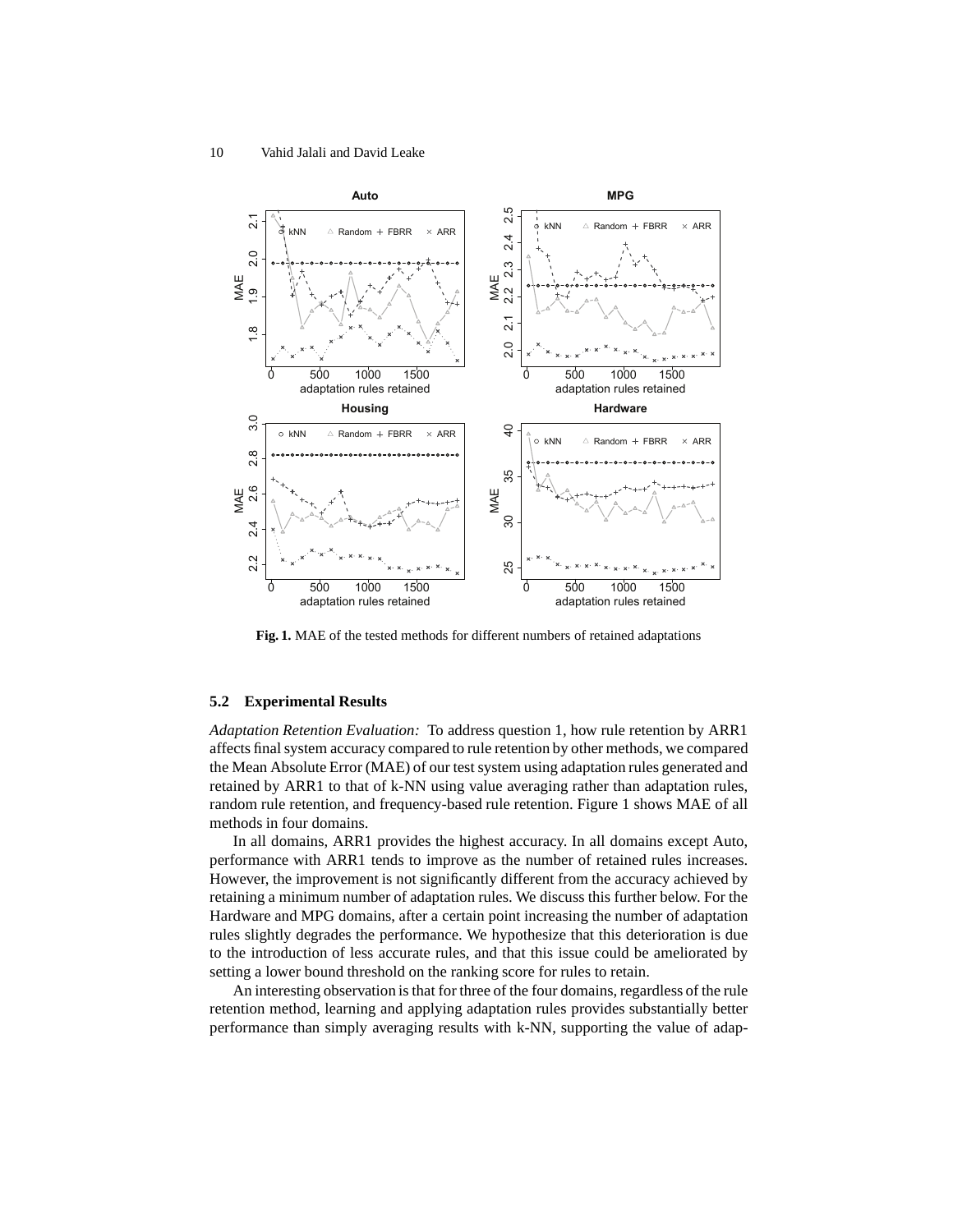tation rule learning. Even for the exception domain, MPG, two of the three retention methods provide substantially better performance than k-NN.

A surprising result is that frequency-based rule retention for the tested domains usually performs worse than random rule retention. One possible explanation is that the frequency-based approach may sacrifice rule diversity, resulting in poor coverage of parts of the space. However, further study is needed.

*Assessing ARR1's Error Scoring for Blame/Credit Assignment:* To investigate question 2, on the impact of ARR1's error scoring method for blame/credit assignment to rules during the retention process, we compared accuracy using rule sets selected by ARR1 and selected by an ablated version of ARR1, ARR1-AVG, that ranked rules by lowest average error rather than ARR1's ErrorScore. ARR1's ErrorScore favors rules that are more frequently used during the test phase and at the same time yield accurate estimations; ARR-AVG's scoring favors rules that yield accurate estimations on average, regardless of the number of times the rules were applied in the training phase. Fig. 2 shows that in all test domains, retention by ARR1 resulted in lower MAE than retention by ARR-AVG, supporting the benefit of ARR1's scoring mechanism. The greatest gain over ARR-AVG is observed for the Hardware domain and the gain is least for MPG and Housing domains.

*Sensitivity of Resulting Accuracy to Number of Adaptations Per Problem During ARR's Training:* As discussed previously, cost of ARR1 depends on the number k of source cases adapted for each test source case. Also, there is a tradeoff in adapting larger numbers of source cases for a given test case: Adapting additional source cases provides more data about rule performance, but because the additional source cases are less similar, the additional adaptations may result in more error, penalizing rules which might have had higher rankings if only applied to more similar cases—and which might only be applied to more similar cases in practice.

To study the effect of k's value (in the training phase) on final system accuracy with the retained rule set, we tested accuracy for  $5 \, k$  values, 10, 20, 40, 80 and 100. Fig. 3 shows results for the Auto and MPG domains. Best performance for both domains was achieved for a k value of 80. The performance of ARR1 for different k values across MPG and Auto domains shares some general patterns, with some variation. For example, although for the MPG domain the second best performance is achieved when  $k$  is set to 100, the same  $k$  value in the Auto domain yields lower performance, especially when the number of retained adaptation grows. The results suggest that the performance of ARR1 improves as  $k$ 's value increases up to a certain point, determined by the domain, and then decreases as k increases further. The housing and MPG domains are not shown for reasons of space, but also show this pattern.

We explain this pattern by the balance between the advantage of judging adaptation rules based on their effectiveness for local cases (because, for a well populated case base, it is more reasonable to select the source cases from the local neighborhood of the input query), versus the previously-noted drawback that using a small number of source cases (lower values for  $k$ ) in the training phase decreases the number of rules examined by ARR.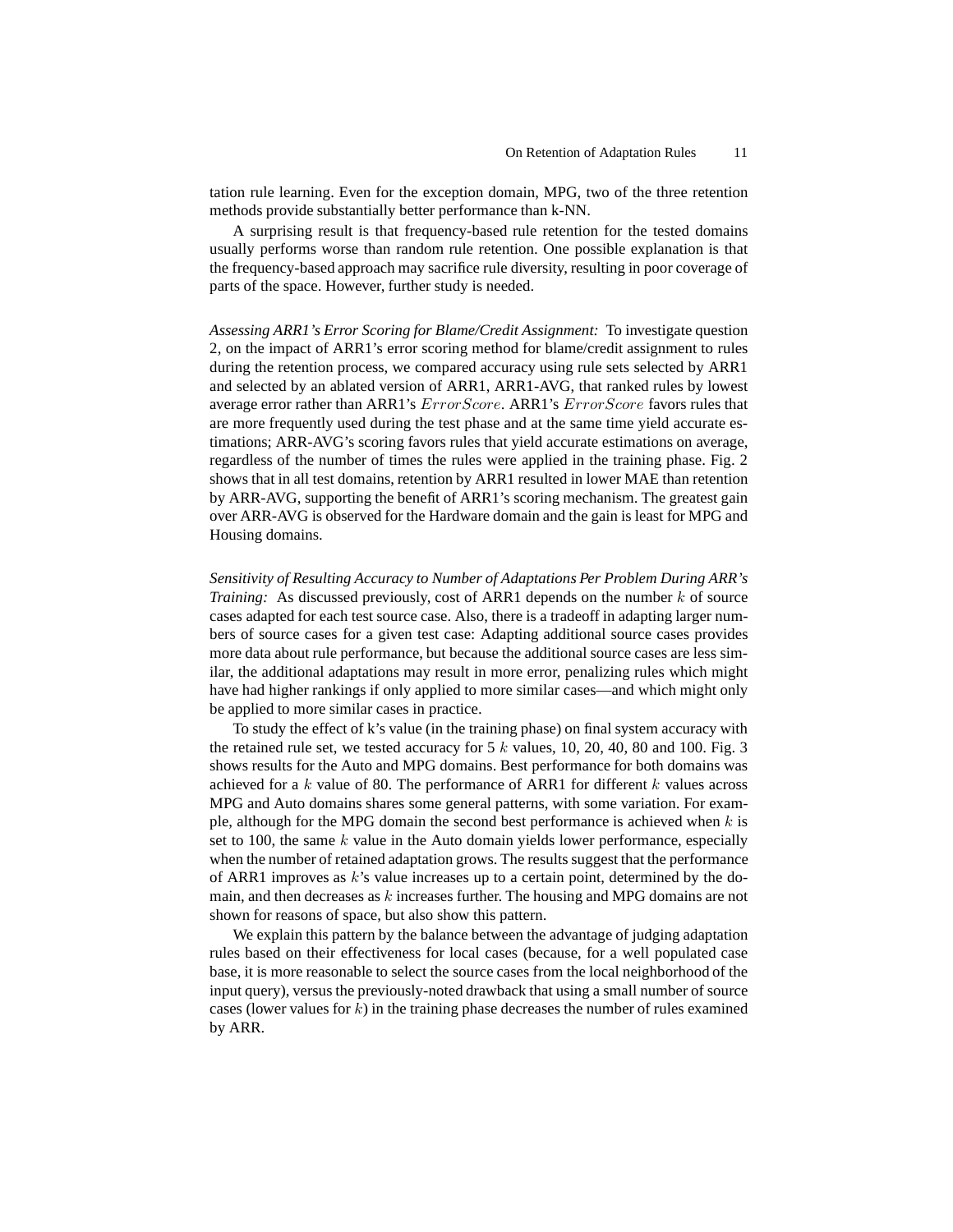

**Fig. 2.** MAE for retention by ARR1 and ARR-AVG

*Comparative Benefit of Increasing Case or Adaptation Knowledge:* To investigate question 4, on the comparative benefit of adding case or adaptation knowledge, we tested how increases in the number of adaptation rules generated by ARR1 affect final performance, versus how increases in the number of cases affect final performance. This experiment explores how sensitive performance is to additions of either type of additional knowledge, which gives an indication of how rapidly the knowledge in that container "converges" to an adequate set. In particular, the experiment measures the gain in accuracy per addition to a target knowledge container (the case base or adaptation knowledge container), compared to the performance of the system for the target knowledge container with minimum size.

Because the effect of case additions depends on the strategy used for selecting cases to add, we tested three methods: (1) Smyth and McKenna's [25] (RelCov), as well as two simplified methods, (2) Cov, which added the new case with the highest competence (Cov) and (3) Reach, which added the new case with the lowest reachability.

Fig. 4 summarizes the results. In the lefthand two graphs, the X axis shows the case base size; in the righthand two graphs, the X axis shows the adaptation rule set size. The Y axis shows the incremental percent improvement from adding another case (in the lefthand graphs) or another rule (in the righthand graphs). The minimum knowledge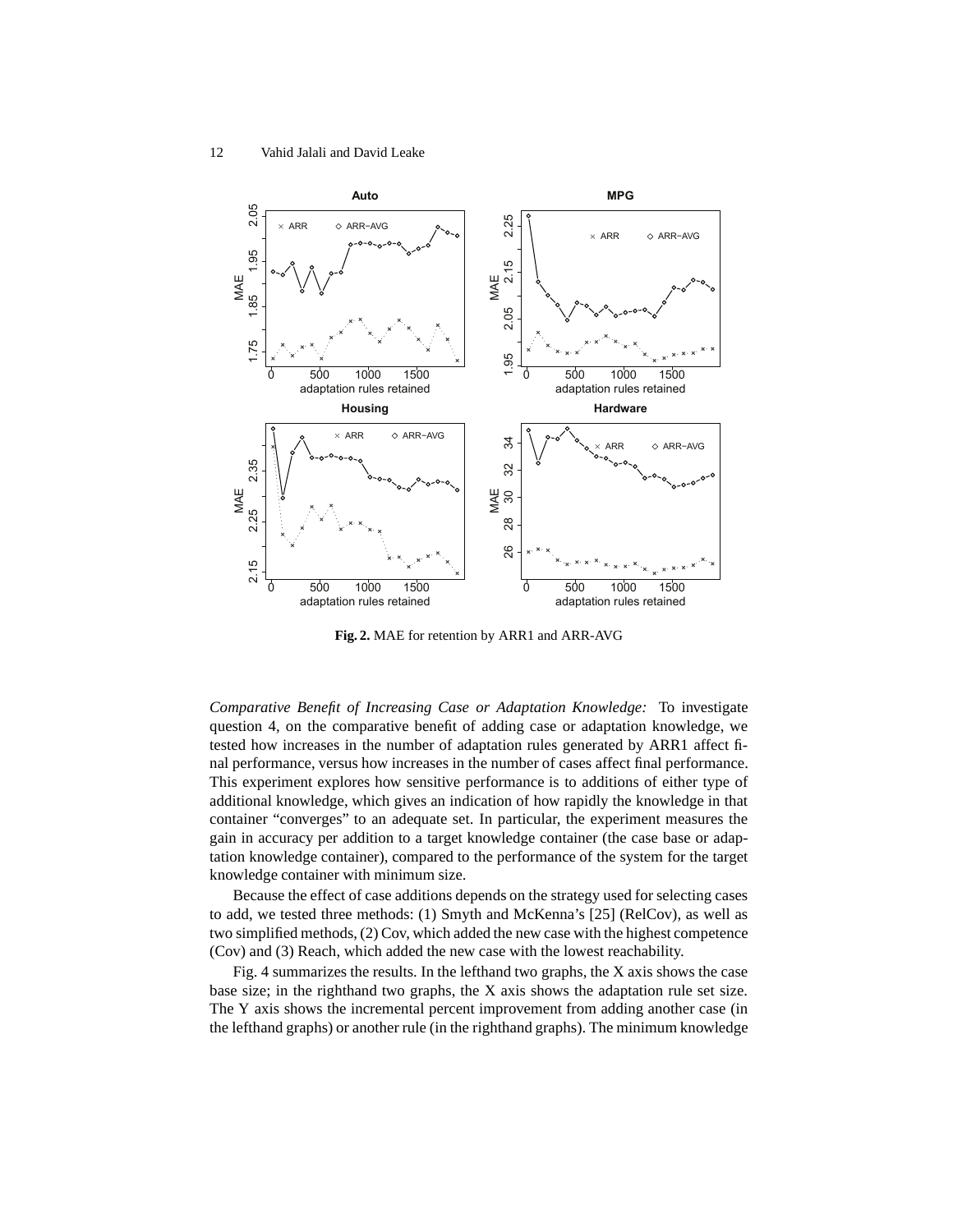

**Fig. 3.** The effect of the number of source cases used in the training phase on ARR's performance

container size for Auto, MPG, Housing and Hardware domains is 10, 20, 20, and 10 respectively.

As expected, increases in size of either target knowledge container generally improve performance. However, ARR1 tends to show less improvement per addition than Cov, Reach, and RelCov. We conclude that once a minimum number of adaptation rules/cases critical for system performance has been retained, performance is less sensitive to additions to the adaptation knowledge container than to additions to the case base.

# **6 Conclusion and Future Directions**

This paper introduced ARR, a general approach to guiding adaptation rule retention. ARR uses a blame/credit assignment mechanism for guiding rule retention based on testing sample adaptation problems. Empirical results for ARR1, a specific instantiation of ARR, showed improvement over k-NN, two other alternative rule retention methods, and an ablated version of ARR with a baseline blame/credit assignment method. Experimental results also showed that ARR1's rule retention process may converge faster than case retention, suggesting a coordinated adaptation and case acquisition strategy of retaining a limited number of rules but continuing case addition.

Future directions for this work include studying ARR's performance for simultaneous maintenance of source case and adaptation knowledge containers (ARR assumes that the source case knowledge container is fixed), and investigating how local coverage characteristics of the case base may affect the choice of whether to retain cases or rules. Another direction is to extend ARR1 by applying ensembles of adaptations and studying the resulting trade-offs in accuracy and time complexity of the algorithm, as well as examining more sophisticated score assignment methods to balance the accuracy and usage frequency of the applied rules in the training phase. Because the applicability of the general ARR method is not restricted to adaptation knowledge generated by any particular method, another interesting avenue would be to explore its use for adaptation knowledge retention in other contexts and for other tasks.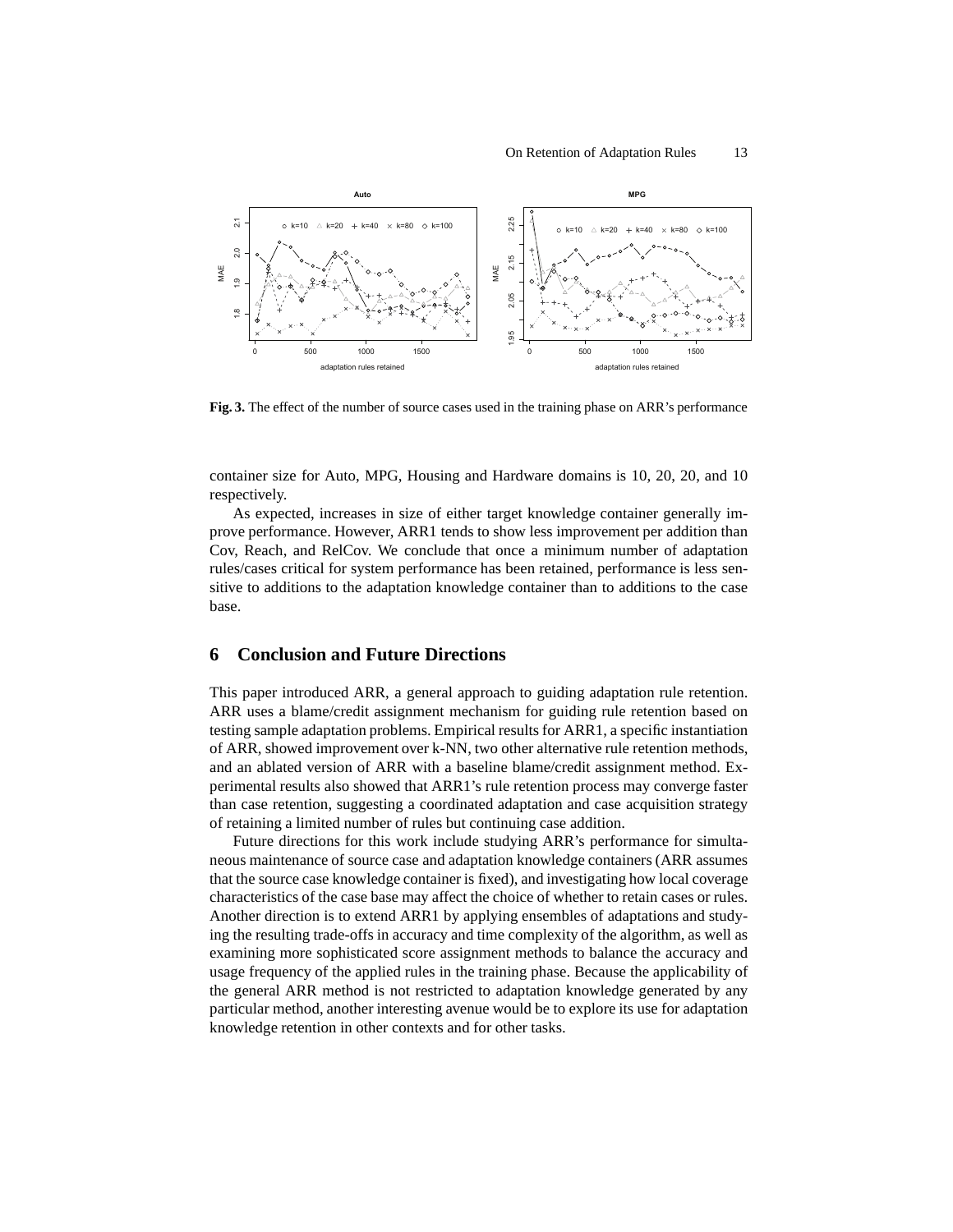

**Fig. 4.** Percent of improvement in MAE compared to the minimized knowledge container

# **References**

- 1. d'Aquin, M., Badra, F., Lafrogne, S., Lieber, J., Napoli, A., Szathmary, L.: Case base mining for adaptation knowledge acquisition. In: Proceedings of the Twentieth International Joint Conference on Artificial Intelligence (IJCAI-07), San Mateo, Morgan Kaufmann (2007) 750–755
- 2. Wiratunga, N., Craw, S., Rowe, R.: Learning adaptation knowledge to improve case-based reasoning. Artificial Intelligence **170** (2006) 1175–1192
- 3. Hanney, K., Keane, M.: Learning adaptation rules from a case-base. In: Proceedings of the Third European Workshop on Case-Based Reasoning, Berlin, Springer Verlag (1996) 179–192
- 4. Hanney, K., Keane, M.: The adaptation knowledge bottleneck: How to ease it by learning from cases. In: Proceedings of the Second International Conference on Case-Based Reasoning, Berlin, Springer Verlag (1997) 359–370
- 5. Jalali, V., Leake, D.: Extending case adaptation with automatically-generated ensembles of adaptation rules. In: Case-Based Reasoning Research and Development, ICCBR 2013, Berlin, Springer (2013) 188–202
- 6. Leake, D., Kinley, A., Wilson, D.: Learning to integrate multiple knowledge sources for case-based reasoning. In: Proceedings of the Fourteenth International Joint Conference on Artificial Intelligence, Morgan Kaufmann (1997) 246–251